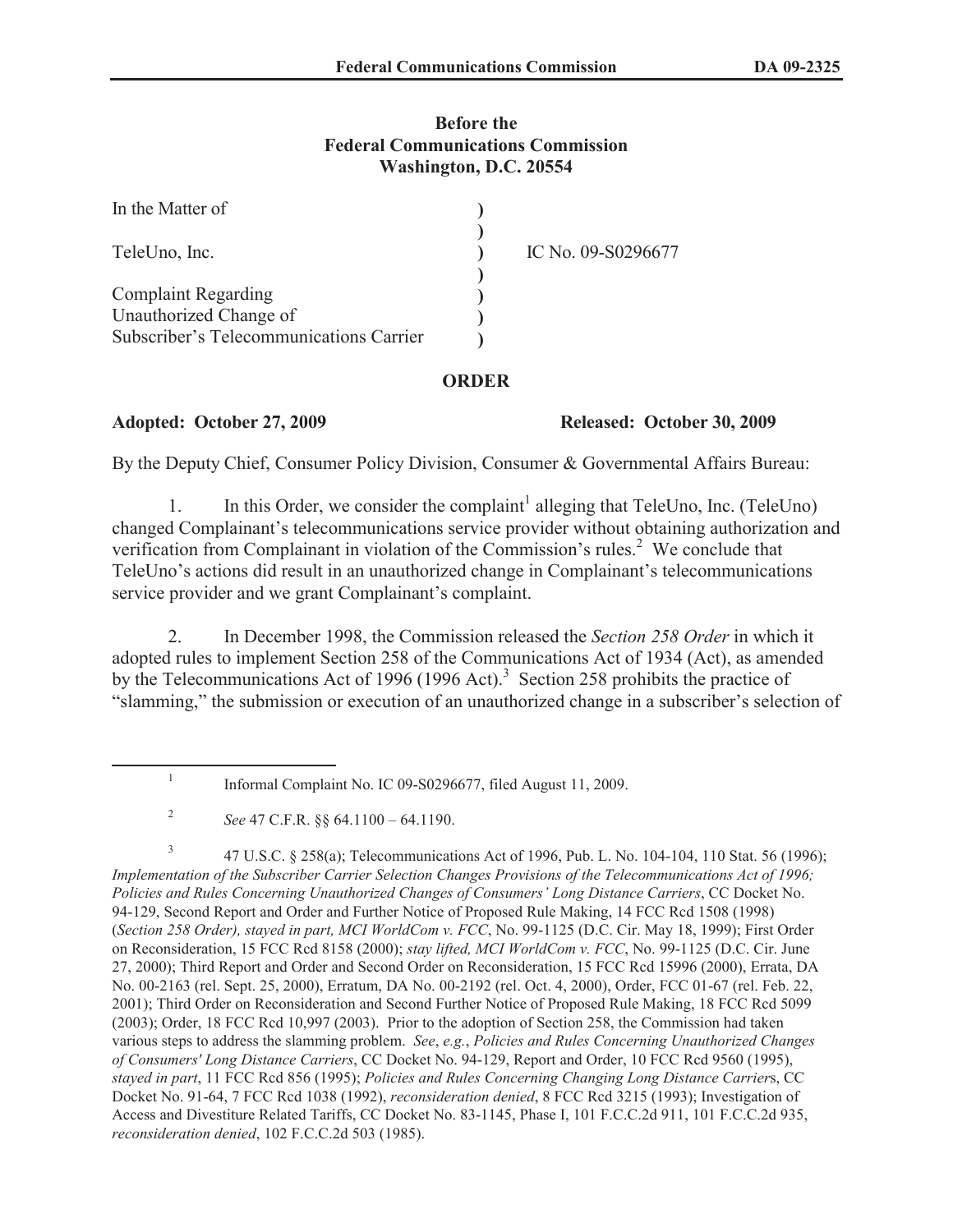a provider of telephone exchange service or telephone toll service.<sup>4</sup> In the *Section 258 Order*, the Commission adopted aggressive new rules designed to take the profit out of slamming, broadened the scope of the slamming rules to encompass all carriers, and modified its existing requirements for the authorization and verification of preferred carrier changes. The rules require, among other things, that a carrier receive individual subscriber consent before a carrier change may occur.<sup>5</sup> Pursuant to Section 258, carriers are absolutely barred from changing a customer's preferred local or long distance carrier without first complying with one of the Commission's verification procedures.<sup>6</sup> Specifically, a carrier must: (1) obtain the subscriber's written or electronically signed authorization in a format that meets the requirements of Section 64.1130 ; (2) obtain confirmation from the subscriber via a toll-free number provided exclusively for the purpose of confirming orders electronically; or (3) utilize an independent third party to verify the subscriber's order.<sup>7</sup>

3. The Commission also has adopted liability rules. These rules require the carrier to absolve the subscriber where the subscriber has not paid his or her bill. In that context, if the subscriber has not already paid charges to the unauthorized carrier, the subscriber is absolved of liability for charges imposed by the unauthorized carrier for service provided during the first 30 days after the unauthorized change.<sup>8</sup> Where the subscriber has paid charges to the unauthorized carrier, the Commission's rules require that the unauthorized carrier pay 150% of those charges to the authorized carrier, and the authorized carrier shall refund or credit to the subscriber 50% of all charges paid by the subscriber to the unauthorized carrier.<sup>9</sup> Carriers should note that our actions in this order do not preclude the Commission from taking additional action, if warranted, pursuant to Section 503 of the Act.<sup>10</sup>

4. We received Complainant's complaint on August 11, 2009, alleging that Complainant's telecommunications service provider had been changed from AT&T to TeleUno without Complainant's authorization. Pursuant to Sections 1.719 and 64.1150 of our rules, $^{11}$  we

4 47 U.S.C. § 258(a).

5 *See* 47 C.F.R. § 64.1120.

7 *See* 47 C.F.R. § 64.1120(c). Section 64.1130 details the requirements for letter of agency form and content for written or electronically signed authorizations. 47 C.F.R. § 64.1130.

8 *See* 47 C.F.R. §§ 64.1140, 64.1160. Any charges imposed by the unauthorized carrier on the subscriber for service provided after this 30-day period shall be paid by the subscriber to the authorized carrier at the rates the subscriber was paying to the authorized carrier at the time of the unauthorized change. *Id.*

9 *See* 47 C.F.R. §§ 64.1140, 64.1170.

<sup>10</sup> *See* 47 U.S.C. § 503.

<sup>11</sup> 47 C.F.R. § 1.719 (Commission procedure for informal complaints filed pursuant to Section 258 of the Act); 47 C.F.R. § 64.1150 (procedures for resolution of unauthorized changes in preferred carrier).

<sup>6</sup> 47 U.S.C. § 258(a).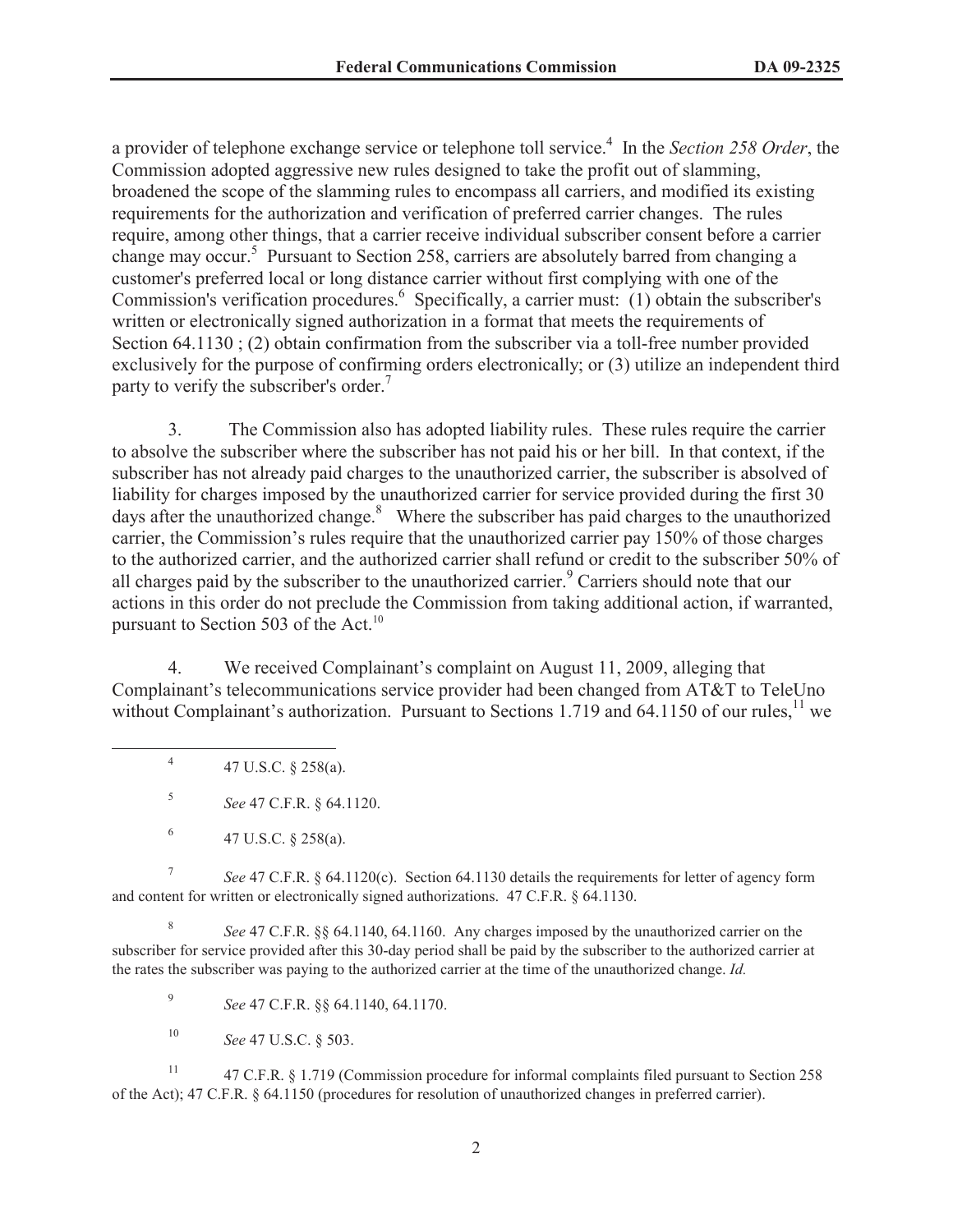notified TeleUno of the complaint and TeleUno responded on September 21, 2008.<sup>12</sup> TeleUno states that it cannot provide the third party verification. We find that TeleUno has failed to produce clear and convincing evidence that Complainant authorized a carrier change.<sup>13</sup> Therefore, we find that TeleUno's actions resulted in an unauthorized change in Complainant's telecommunications service provider and we discuss TeleUno's liability below.<sup>14</sup>

5. Pursuant to Section 64.1170(b) our rules, TeleUno must forward to AT&T, Inc. (AT&T) an amount equal to 150% of all charges paid by the subscriber to TeleUno along with copies of any telephone bills issued from TeleUno to the Complainant.<sup>15</sup> Within ten days of receipt of this amount, AT&T shall provide a refund or credit to Complainant in the amount of 50% of all charges paid by Complainant to TeleUno. Complainant has the option of asking AT&T to re-rate TeleUno charges based on AT&T rates and, on behalf of Complainant, seek from TeleUno, any re-rated amount exceeding 50% of all charges paid by Complainant to TeleUno. TeleUno must also send a notice to the Commission, referencing this Order, stating that is has given a refund or credit to Complainant.<sup>16</sup> If AT&T has not received the reimbursement required from TeleUno within 45 days of the release of this Order, AT&T must notify the Commission and Complainant accordingly. AT&T also must notify the Complainant of his or her right to pursue a claim against TeleUno for a refund of all charges paid to TeleUno. $17$ 

6. Accordingly, IT IS ORDERED that, pursuant to Section 258 of the Communications Act of 1934, as amended, 47 U.S.C. § 258, and Sections 0.141, 0.361 and 1.719 of the Commission's rules, 47 C.F.R. §§ 0.141, 0.361, 1.719, the complaint filed by Complainant against TeleUno IS GRANTED.

7. IT IS FURTHER ORDERED that, pursuant to Section 64.1170(b) of the Commission's rules, 47 C.F.R. § 64.1170(b), that TeleUno must forward to AT&T an amount equal to 150% of all charges paid by the subscriber along with copies of any telephone bills issued from the company to the Complainant within ten (10) days of the release of this order.

8. IT IS FURTHER ORDERED that this Order is effective upon release.

<sup>14</sup> If Complainant is unsatisfied with the resolution of this complaint, Complainant may file a formal complaint with the Commission pursuant to Section 1.721 of the Commission's rules, 47 C.F.R. § 1.721. Such filing will be deemed to relate back to the filing date of Complainant's informal complaint so long as the formal complaint is filed within 45 days from the date this order is mailed or delivered electronically to Complainant. *See* 47 C.F.R. § 1.719.

15 See 47 C.F.R  $\S$  64.1170(b)(1)(2).

<sup>16</sup> *See* 47 C.F.R. § 64.1170(c).

<sup>17</sup> *See* 47 C.F.R. § 64.1170(e).

<sup>12</sup> TeleUno's Response to Informal Complaint No. IC 09-S0296677, received September 21, 2008.

<sup>13</sup> *See* 47 C.F.R. § 64.1150(d).